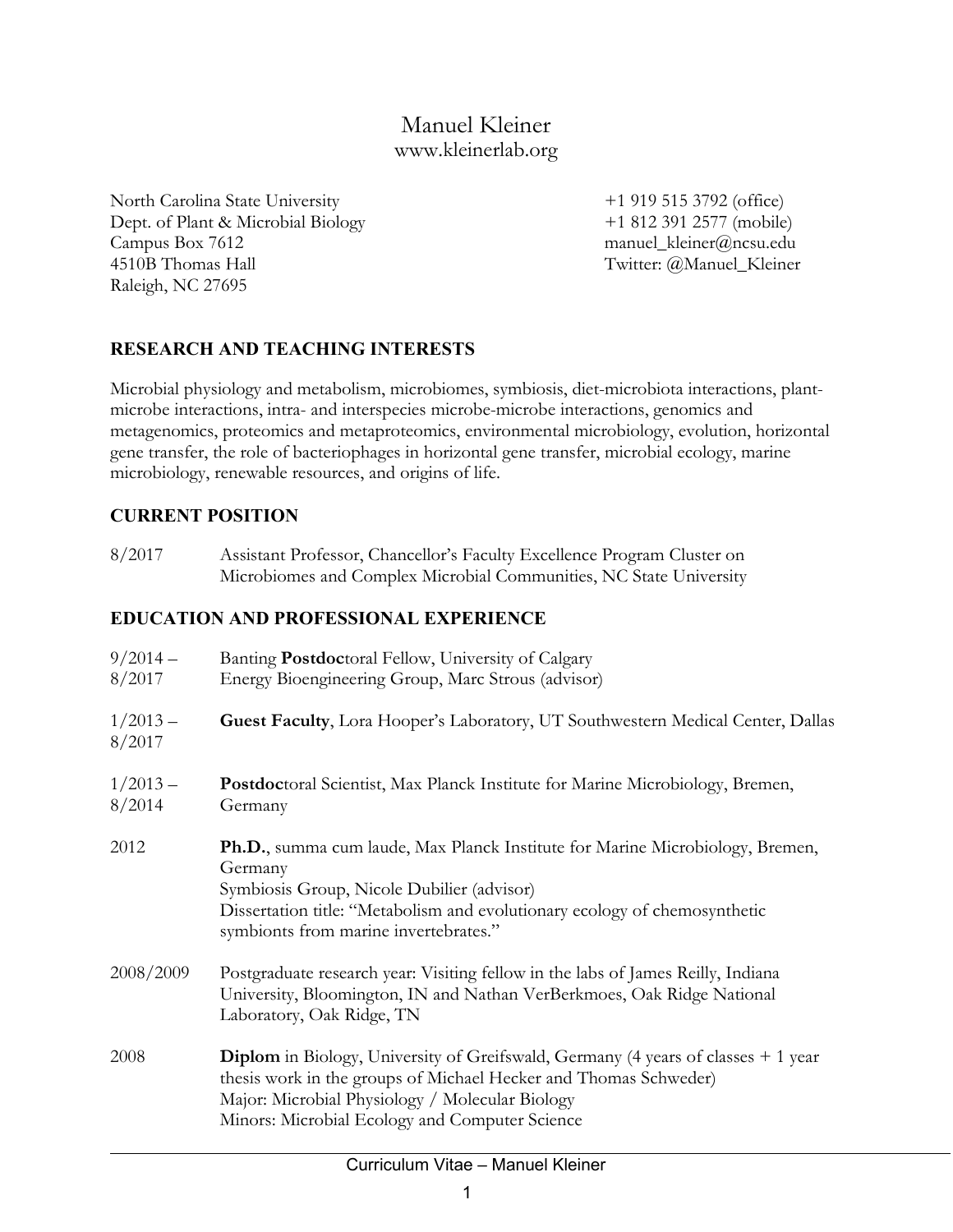Thesis title: "Metaproteomics of the bacterial symbionts of the marine oligochaete worm *Olavius algarvensis*."

#### **PUBLICATIONS**

 $(* =$  contributed equally,  $\uparrow$  = corresponding authorship,  $\$ =$  student/postdoc supervised by MK)

- Sato, Y., J. Wippler, C. Wentrup, R. Ansorge, M. Sadowski, H. R. Gruber-Vodicka, N. Dubilier, **M. Kleiner^** (2021). Fidelity varies in the symbiosis between a gutless marine worm and its microbial consortium. bioRxiv https://doi.org/10.1101/2021.01.30.428904
- Mordant, A.\$ and **M. Kleiner^** (2021). Evaluation of sample preservation and storage methods for metaproteomics analysis of intestinal microbiomes. Microbiology Spectrum 9(3): e01877-21.
- Ataeian, M., A. Vadlamani, M. Haines, D. Mosier, X. Dong, **M. Kleiner**, M. Strous and A. K. Hawley (2021). Proteome and strain analysis of cyanobacterium *Candidatus* "Phormidium alkaliphilum" reveals traits for success in biotechnology. iScience 24(12): 103405.
- Smith, S., F. Salvato\$, A. Garikipati, **M. Kleiner** and Alecia Septer (2021). Activation of the type VI secretion system in the squid symbiont *Vibrio fischeri* requires the transcriptional regulator TasR and the structural proteins TssM and TssA. Journal of Bacteriology 203(21): e00399-21.
- Jensen, M.\$, J. Wippler and **M. Kleiner^** (2021). Evaluation of RNA*later* as a field-compatible preservation method for metaproteomic analyses of bacterium-animal symbioses. Microbiology Spectrum 9(2):e01429-21.
- Sogin, E. M., **M. Kleiner**, C. Borowski, H. R. Gruber-Vodicka and N. Dubilier (2021). Life in the dark: Phylogenetic and physiological diversity of chemosynthetic symbioses. Annual Review of Microbiology 75: 695-718.
- Van Den Bossche, T., B. J. Kunath, K. Schallert, S. S. Schäpe, [38 co-authors in alphabetical order including M. Jensen\$, **M. Kleiner**], L. Martens and T. Muth (2021). Critical Assessment of MetaProteome Investigation (CAMPI): a multi-laboratory comparison of established workflows. Nature Communications 12: 7305.
- Salvato, F.\$, R. L. Hettich and **M. Kleiner^** (2021). Five key aspects of metaproteomics as a tool to understand functional interactions in host-associated microbiomes. PLOS Pathogens 17(2): e1009245.
- Hinzke, T.\$, **M. Kleiner**, M. Meister, R. Schlüter, C. Hentschker, J. Pané-Farré, P. Hildebrandt, H. Felbeck, S. M. Sievert, F. Bonn, U. Völker, D. Becher, T. Schweder and S. Markert (2021). Bacterial symbiont subpopulations have different roles in a deep-sea symbiosis. eLife 10:e58371.
- Sato, Y., J. Wippler, C. Wentrup, T. Woyke, N. Dubilier and **M. Kleiner** (2020). High-quality draft genome sequences of the uncultured Delta3 endosymbiont (Deltaproteobacteria) assembled from metagenomes of the gutless marine worm *Olavius algarvensis*. Microbiology Resource Announcements 9:e00704-20.
- Wagner, M. R., C. Tang\$, F. Salvato\$, K. M. Clouse, A. Bartlett\$, S. Sermons, M. Hoffmann, P. J. Balint-Kurti and M. Kleiner<sup>^</sup> (2021). Microbe-dependent heterosis in maize. Proceedings of the National Academy of Sciences 118(30): e2021965118.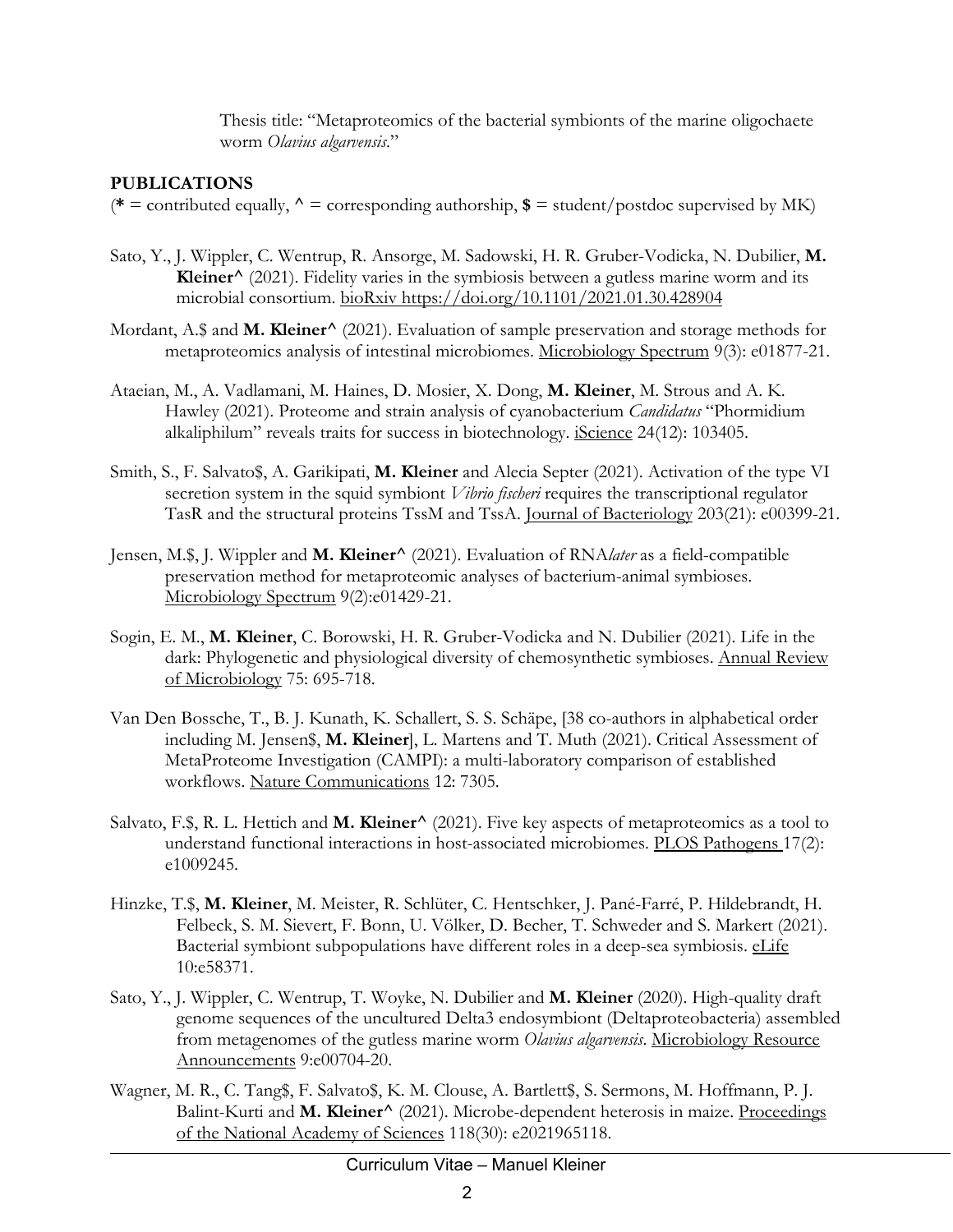- Sato, Y., J. Wippler, C. Wentrup, N. Dubilier and **M. Kleiner** (2020). High-quality draft genome sequences of two deltaproteobacterial endosymbionts, Delta1a and Delta1b, from uncultured Sva0081 clade, assembled from metagenomes of the gutless marine worm *Olavius algarvensis*. Microbiology Resource Announcements 9:e00276-20.
- **Kleiner, M.^**, B. Bushnell, K. E. Sanderson, L. V. Hooper and B. A. Duerkop (2020). Transductomics: sequencing based detection and analysis of transduced DNA in pure cultures and microbial communities. Microbiome 8:158.
- Speare, L., S. Smith, F. Salvato\$, **M. Kleiner** and A. N. Septer (2020). Environmental viscosity modulates interbacterial killing during habitat transition. mBio 11(1): e03060-19.
- Ponnudurai, R., S. E. Heiden, L. Sayavedra, T. Hinzke, **M. Kleiner**, C. Hentschker, H. Felbeck, S. M. Sievert, R. Schlueter, D. Becher, T. Schweder and S. Markert (2020). Comparative poteomics of related symbiotic mussel species reveals high variability of host-symbiont interactions. ISME Journal 14(2): 649-656.
- Assié, A., N. Leisch, D. V. Meier, H. Gruber-Vodicka, H. E. Tegetmeyer, A. Meyerdirks, **M. Kleiner**, T. Hinzke\$, S. Joye, M. Saxton, N. Dubilier and J. M. Petersen (2020). Horizontal acquisition of a patchwork Calvin cycle by symbiotic and free-living Campylobacterota (formerly Epsilonproteobacteria). ISME Journal 14(1): 104-122.
- Hinzke, T., **M. Kleiner**, C. Breusing, H. Felbeck, R. Häsler, S. M. Sievert, R. Schlüter, P. Rosenstiel, T. B. H. Reusch, T. Schweder and S. Markert (2019). Host-microbe interactions in the chemosynthetic *Riftia pachyptila* symbiosis. mBio 10(6): e02243-19.
- Zorz, J. K.\$, C. Sharp, **M. Kleiner**, P. M. K. Gordon, R. T. Pon, X. Dong and M. Strous (2019). A shared core microbiome in soda lakes separated by large distances. Nature Communications 10:4230.
- Seah, B. K. B., C. P. Antony, B. Huettel, J. Zarzycki, L. S. v. Borzyskowski, T. J. Erb, A. Kouris, **M. Kleiner**, M. Liebeke, N. Dubilier and H. R. Gruber-Vodicka (2019). Sulfur-oxidizing symbionts without canonical genes for autotrophic  $CO<sub>2</sub>$  fixation. mBio 10(3): e01112-19.
- Gruber-Vodicka, H. R., N. Leisch, **M. Kleiner**, T. Hinzke\$, M. Liebeke, M. McFall-Ngai, M. G. Hadfield and N. Dubilier (2019). Two intracellular and cell type-specific bacterial symbionts in the placozoan *Trichoplax* H2. Nature Microbiology 4:1465–1474.
- Kleiner, M.<sup>^</sup> (2019). Metaproteomics: Much more than measuring gene expression in microbial communities. mSystems 4(3): e00115-19.
- Jäckle, O., B. K. B. Seah, M. Tietjen, N. Leisch, M. Liebeke, **M. Kleiner**, J. S. Berg and H. R. Gruber-Vodicka (2019). Chemosynthetic symbiont with a drastically reduced genome serves as primary energy storage in the marine flatworm Paracatenula. Proceedings of the National Academy of Sciences 116(17):8505-8514.
- Hinzke, T.**\$**, A. Kouris, R.-A. Hughes, M. Strous and **M. Kleiner^** (2019). More is not always better: Evaluation of 1D and 2D-LC-MS/MS methods for metaproteomics. Frontiers in Microbiology 10(238).
- Rubin-Blum, M., N. Dubilier and **M. Kleiner^** (2019). Genetic evidence for two carbon fixation pathways (the Calvin-Benson-Bassham Cycle and the Reverse Tricarboxylic Acid Cycle) in symbiotic and free-living bacteria. mSphere 4:e00394-18.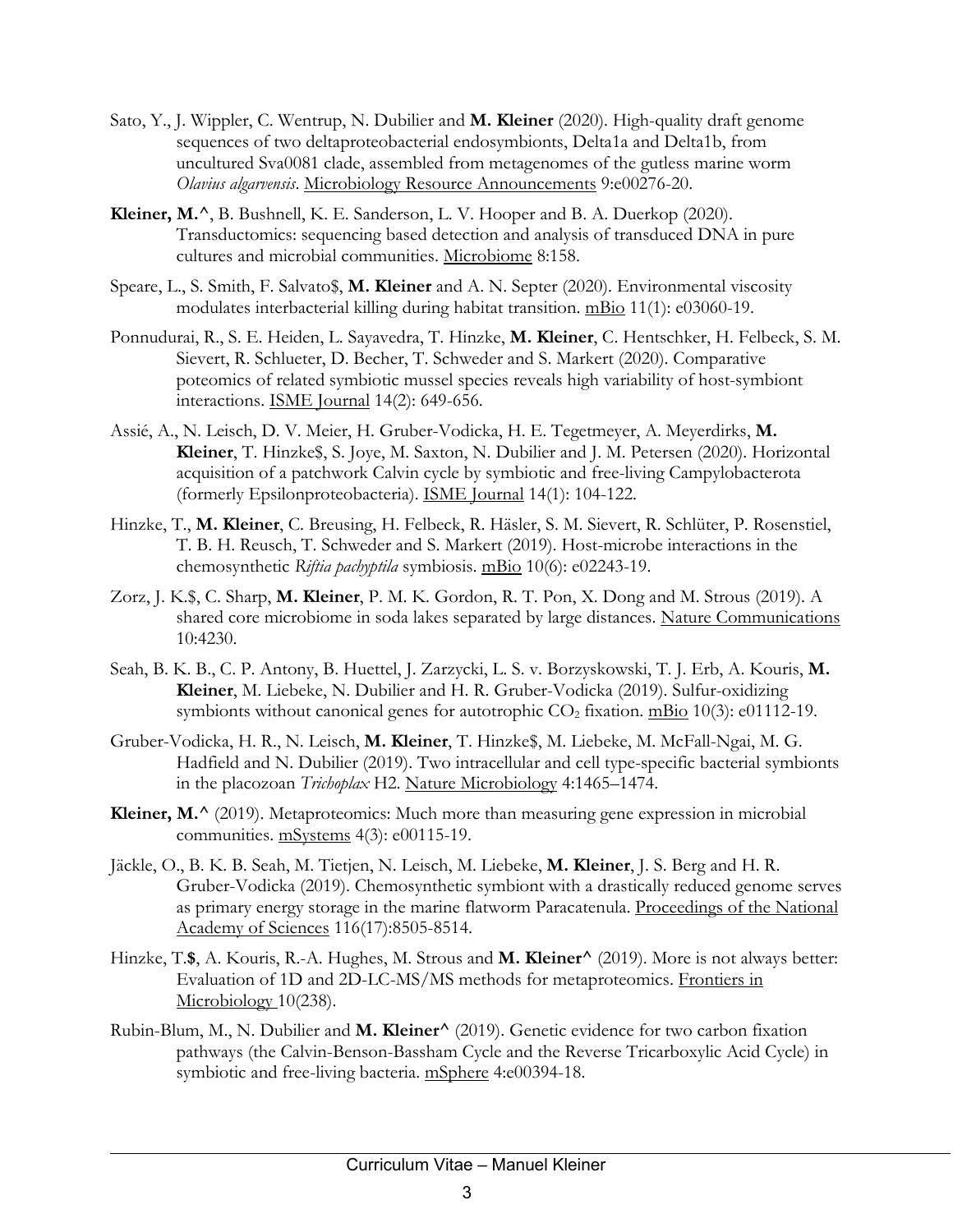- Duerkop, B. A.\*, **M. Kleiner\*^**, D. Paez-Espino, W. Zhu, B. Bushnell, B. Hassell, S. E. Winter, N. C. Kyrpides and L. V. Hooper. (2018). Murine colitis reveals a disease-associated bacteriophage community. Nature Microbiology 3: 1023–1031.
- **Kleiner, M^.**, X. Dong, T. Hinzke**\$**, J. Wippler**\$**, E. Thorson**\$**, B. Mayer and M. Strous (2018). Metaproteomics method to determine carbon sources and assimilation pathways of species in microbial communities. Proceedings of the National Academy of Sciences 115(24): E5576-E5584.
- Zorz, J. K.**\$**, J. A. Kozlowski, L. Y. Stein, M. Strous and **M. Kleiner^**(2018). Comparative proteomics of three species of ammonia-oxidizing bacteria. Frontiers in Microbiology 9(938).
- Fida, T. T., J. Voordouw, M. Ataeian, **M. Kleiner**, G. Okpala, J. Mand and G. Voordouw (2018). Synergy of sodium nitroprusside and nitrate in inhibiting the activity of sulfate reducing bacteria in oil-containing bioreactors. Frontiers in Microbiology 9(981).
- Hinzke T., **M. Kleiner** and S. Markert (2018). Centrifugation-based enrichment of bacterial cell populations for metaproteomic studies on bacteria-invertebrate symbioses. Methods in Molecular Biology, Microbial Proteomics. D. Becher, Ed. Springer. 1841: 319-334.
- **Kleiner, M.**\***^**, E. Thorson\***\$**, C. E. Sharp, X. Dong, C. Li and M. Strous (2017). [Assessing species](http://biorxiv.org/content/early/2017/04/25/130575.abstract)  [biomass contributions in microbial communities via metaproteomics.](http://biorxiv.org/content/early/2017/04/25/130575.abstract) Nature Communications 1558.
- Ponnudurai, R., L. Sayavedra, **M. Kleiner**, S. E. Heiden, A. Thürmer, H. Felbeck, R. Schlüter, S. M. Sievert, R. Daniel, T. Schweder and S. Markert. (2017). Genome sequence of the sulfuroxidizing Bathymodiolus thermophilus gill endosymbiont. Standards in Genomic Sciences 12:50.
- Rubin-Blum, M., C. P. Antony, C. Borowski, L. Sayavedra, T. Pape, H. Sahling, G. Bohrmann, **M. Kleiner,** M. C. Redmon, D. L. Valentine and N. Dubilier. (2017). Short-chain alkanes fuel mussels and sponge *Cycloclasticus* symbionts from deep-sea gas and oil seeps. Nature Microbiology 2:17093.
- Dong, X., **M. Kleiner**, C. E. Sharp, E. Thorson**\$**, C. Li, D. Liu and M. Strous (2017). Fast and simple analysis of MiSeq amplicon sequencing data with MetaAmp. Frontiers in Microbiology 8(1461).
- **Kleiner, M.^** (2017). Normalization of metatranscriptomic and metaproteomic data for differential gene expression analyses: The importance of accounting for organism abundance. PeerJ Preprints 5:e2846v1.
- Ponnudurai, R. P.\*, **M. Kleiner\***, L. Sayavedra, J. M. Petersen, M. Moche, A. Otto, D. Becher, T. Takeuchi, N. Satoh, N. Dubilier, T. Schweder and S. Markert. (2017). Metabolic and physiological interdependencies in the *Bathymodiolus azoricus* symbiosis. The ISME Journal 11: 463-477.
- Wippler, J.\* **\$**, **M. Kleiner\*^**, C. Lott, A. Gruhl, P. Abraham, R. Giannone, J. C. Young, R. L. Hettich and N. Dubilier. (2016). Transcriptomic and proteomic insights into innate immunity and adaptations to a symbiotic lifestyle in the gutless marine worm *Olavius algarvensis.* BMC Genomics 17(1): 942.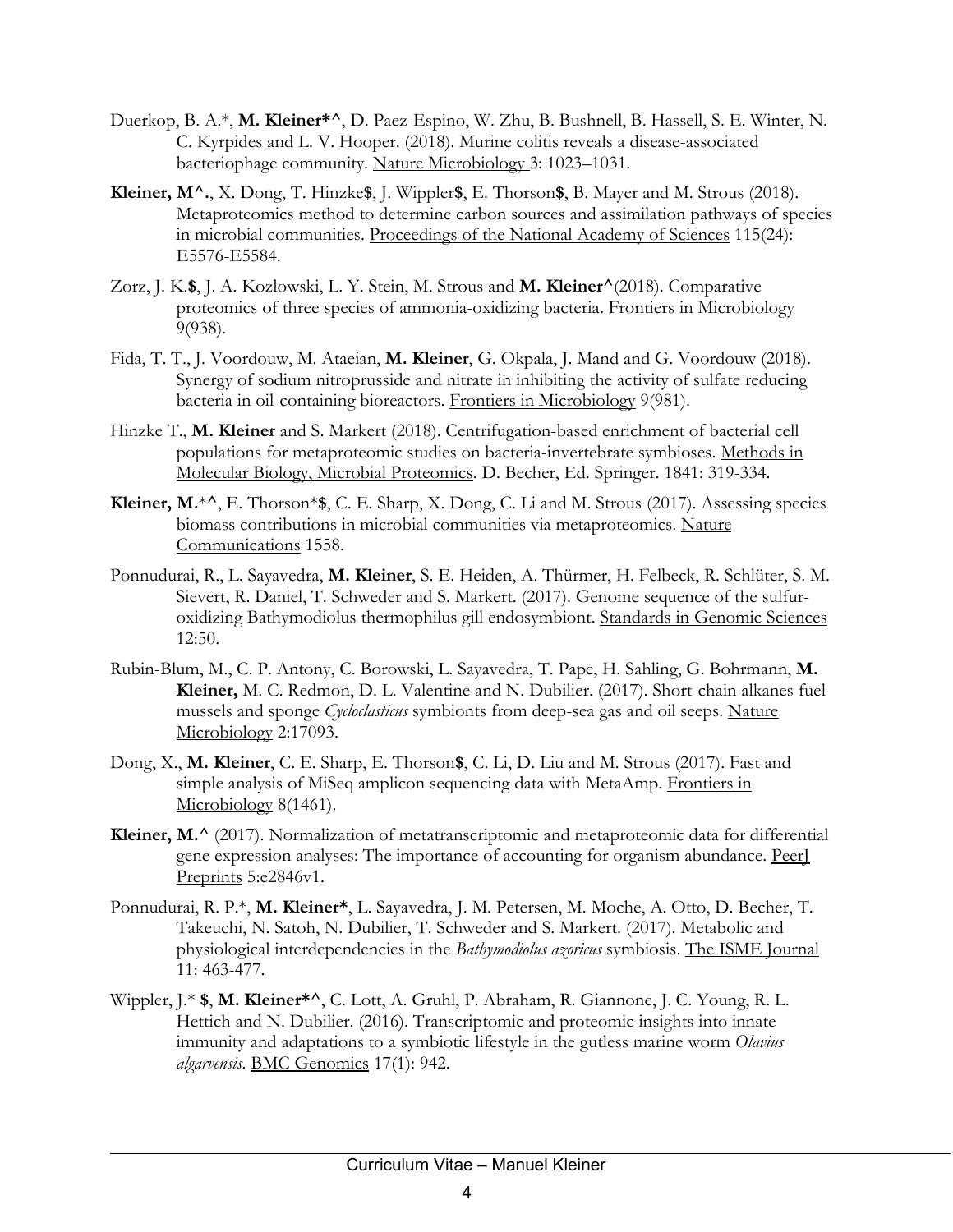- Yu, Y.-T. N., **M. Kleiner** and G. J. Velicer (2016). Spontaneous reversions of an evolutionary trait loss reveal regulators of a sRNA that controls multicellular development in the myxobacteria. Journal of Bacteriology 198(23): 3142-3151.
- Petersen, J. M., A. Kemper, H. Gruber-Vodicka, U. Cardini, M. van der Geest, **M. Kleiner**, S. Bulgheresi, M. Mussmann, C. Herbold, B. K. B. Seah, C. P. Antony, D. Liu, A. Belitz and M. Weber. (2016). Chemosynthetic sulphur-oxidizing symbionts of marine invertebrate animals are capable of nitrogen fixation. Nature Microbiology 2:16195.
- Hamann, E., H. Gruber-Vodicka, **M. Kleiner**, H. Tegetmeyer, D. Riedel, S. Littmann, J. Chen, J. Milucka, B. Viehweger, K. W. Becker, X. Dong, C. W. Stairs, K.-U. Hinrichs, M. W. Brown, A. J. Roger and M. Strous. (2016). Environmental Breviatea harbor mutualistic *Arcobacter* epibionts. Nature 534: 254-258.
- Zimmermann, J., C. Wentrup, M. Sadowski, A. Blazejak, H. Gruber-Vodicka, **M. Kleiner,** J. A. Ott, B. Cronholm, P. De Wit, C. Erseus and N. Dubilier. (2016). Closely coupled evolutionary history of ecto- and endosymbionts from two distantly-related animal phyla. Molecular Ecology 25(13): 3203-3223.
- Schimak, M. P., **M. Kleiner**, S. Wetzel, M. Liebeke, N. Dubilier and B. Fuchs (2016). MiL-FISH: Multi-labelled oligonucleotides for fluorescence *in situ* hybridisation improve visualization of bacterial cells. Applied and Environmental Microbiology 82(1): 62-70.
- **Kleiner, M.**\***^**, C. Wentrup\*, T. Holler, G. Lavik, J. Harder, C. Lott, S. Littmann, M. M. M. Kuypers and N. Dubilier (2015). Use of carbon monoxide and hydrogen by a bacteria-animal symbiosis from seagrass sediments. Environmental Microbiology 17(12): 5023-5035*.*

**This paper was featured** on the BacterioFiles Podcast (#240)

- Sayavedra, L., **M. Kleiner**, R. Ponnudurai, S. Wetzel, E. Pelletier, V. Barbe, N. Satoh, E. Shoguchi, D. Fink, C. Breusing, T. B. H. Reusch, P. Rosenstiel, M. B. Schilhabel, D. Becher, T. Schweder, S. Markert, N. Dubilier and J. M. Petersen. (2015). Abundant toxin-related genes in the genomes of beneficial symbionts from deep-sea hydrothermal vent mussels*.* eLife 4:e07966.
- **Kleiner, M.**, L. V. Hooper and B. A. Duerkop (2015). Evaluation of methods to purify virus-like particles for metagenomic sequencing of intestinal viromes. BMC Genomics 16(7).
- Winkel M., P. Pjevac, **M. Kleiner**, S. Littmann, A. Meyerdierks, R. Amann and M. Mußmann (2014). Identification and activity of acetate-assimilating bacteria in diffuse fluids venting from deep-sea hydrothermal systems. FEMS Microbiology Ecology 90(3): 731-746.
- **Kleiner, M.**\***^**, J. C. Young\*, M. Shah, N. C. VerBerkmoes and N. Dubilier (2013). Metaproteomics reveals abundant transposase expression in mutualistic endosymbionts. mBio 4(3): e00223-13.
- **Kleiner, M.^**, C. Wentrup, C. Lott, H. Teeling, S. Wetzel, J. Young et al. (2012). Metaproteomics of a gutless marine worm and its symbiotic microbial community reveal unusual pathways for carbon and energy use. Proceedings of the National Academy of Sciences 109(19): E1173- E1182.

**This paper was highlighted** in numerous newspapers, magazines and blogs e.g. Science Daily, CNN light years and in Nature.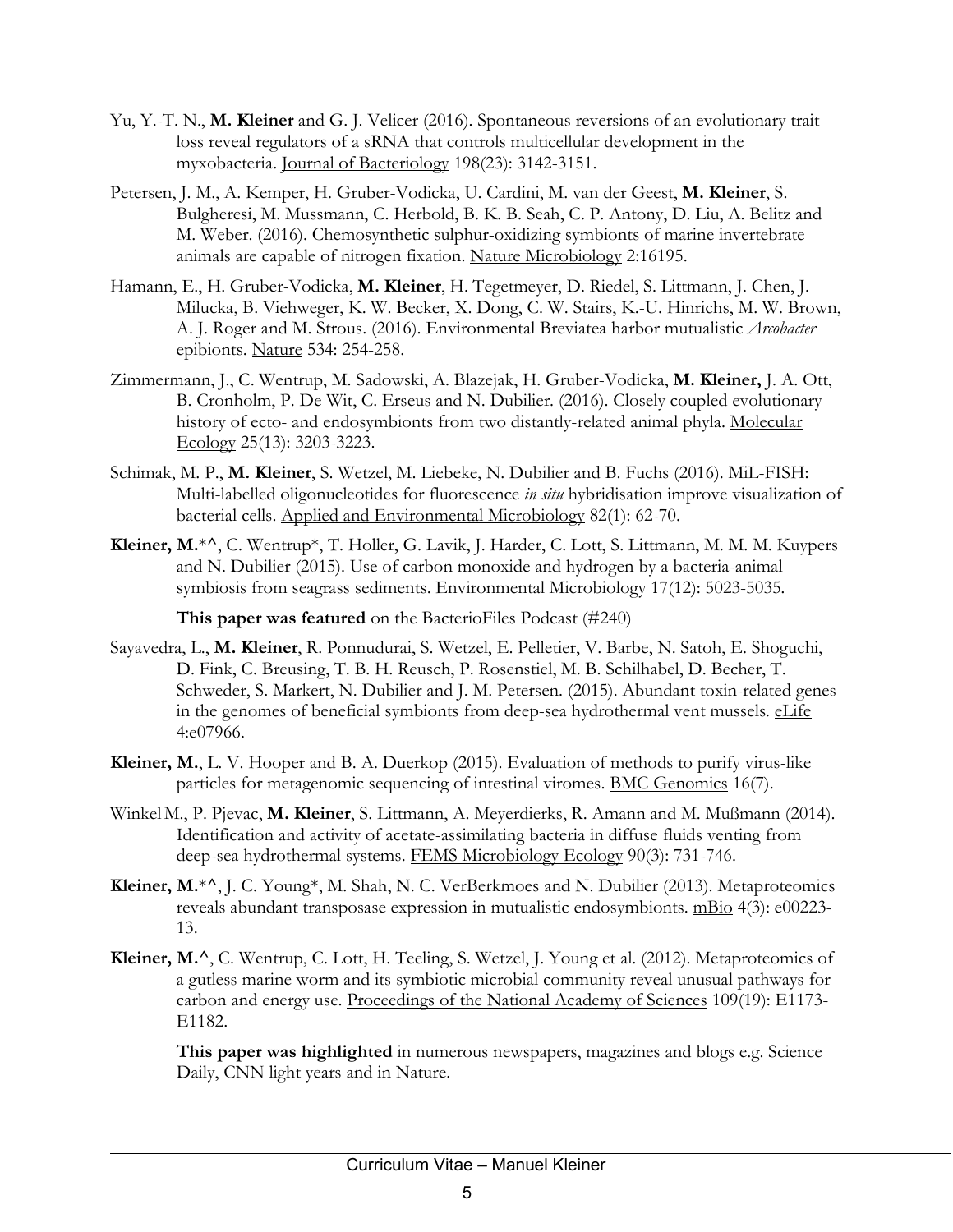- **Kleiner, M.^**, J. M. Petersen and N. Dubilier (2012). Convergent and divergent evolution of metabolism in sulfur-oxidizing symbionts and the role of horizontal gene transfer. Current Opinion in Microbiology 15(5): 621-631.
- **Kleiner, M.**, T. Woyke, C. Ruehland and N. Dubilier (2011). The *Olavius algarvensis* metagenome revisited: lessons learned from the analysis of the low diversity microbial consortium of a gutless marine worm. Handbook of Molecular Microbial Ecology II: Metagenomics in Different Habitats. F. J. d. Bruijn, Ed. Hoboken, NJ, USA, John Wiley & Sons, Inc. 2: 321- 334.
- Markert, S., A. Gardebrecht, H. Felbeck, S. M. Sievert, J. Klose, D. Becher, D. Albrecht, A. Thürmer, R. Daniel, **M. Kleiner**, M. Hecker and T. Schweder (2011). Status quo in physiological proteomics of the uncultured *Riftia pachyptila* endosymbiont. Proteomics 11(15): 3106-3117.

### **PATENTS**

Kleiner, M. and Bartlett, A. 2020. Prediction of diet by metaproteomic analysis of stool samples. U.S. Patent Application 63/088,532, filed October 2020. Patent Pending.

#### **SOFTWARE**

**Calis-p:** includes several algorithms for protein-based stable isotope probing metaproteomics (Protein-SIP) and protein-based stable isotope fingerprinting (Protein-SIF) using high-resolution mass spectrometry data. The software uses open formats for input (mzML and mzIdentML) and various tabular output formats to maximize usability for data generated with a diversity of mass spectrometry platforms. The software is available from <https://sourceforge.net/projects/calis-p/> and<https://doi.org/10.5281/zenodo.5619585>

#### **AWARDS, HONORS AND RESEARCH SUPPORT**

| $2022 - 2024$ | USDA NIFA, (PI, Total: \$849,000)                                                  |
|---------------|------------------------------------------------------------------------------------|
| $2021 - 2024$ | Goodnight Early Career Innovator (PI, \$66,000)                                    |
| $2020 - 2023$ | NSF PGRP, (Co-PI, Total: \$900,000, To Kleiner Lab: \$310,000)                     |
| $2020 - 2023$ | USDA NIFA, (Co-PI, Total: \$740,000, To Kleiner Lab: \$570,000)                    |
| $2020 - 2025$ | NIH R35 MIRA, (PI, \$1,831,430)                                                    |
| $2020 - 2022$ | BSF, (PI, Total: \$150,000, To Kleiner Lab \$75,000)                               |
| $2020 - 2023$ | NSF IOS Collaborative Research (PI, \$440,281)                                     |
| $2019 - 2025$ | Novo Nordisk Foundation, InROOT (Co-PI, Total: \$9,600,000, To Kleiner Lab:        |
|               | \$300,000                                                                          |
| $2019 - 2025$ | Novo Nordisk Foundation, INTERACT (Co-PI, Total: \$9,600,000, To Kleiner Lab:      |
|               | \$340,000                                                                          |
| $2019 - 2021$ | NSF Growing Convergence Research (Co-PI, Total: \$630,000, To Kleiner Lab:         |
|               | \$140,000                                                                          |
| 2019/20       | Center for Gastrointestinal Biology and Disease (CGIBD) Pilot Grant (PI, \$30,791) |
| $2019 - 2021$ | Foundation for Food and Agriculture Research (FFAR) New Innovator Award (PI,       |
|               | \$600,000                                                                          |
| 2019          | Plant Soil Microbial Community Consortium (PSMCC, Co-PI, \$84,965)                 |
| 2018          | NCSU internal seed funding, NC Agricultural Research Service, (NCARS, \$24,000)    |
| 2018          | PSMCC (PI, \$60,000)                                                               |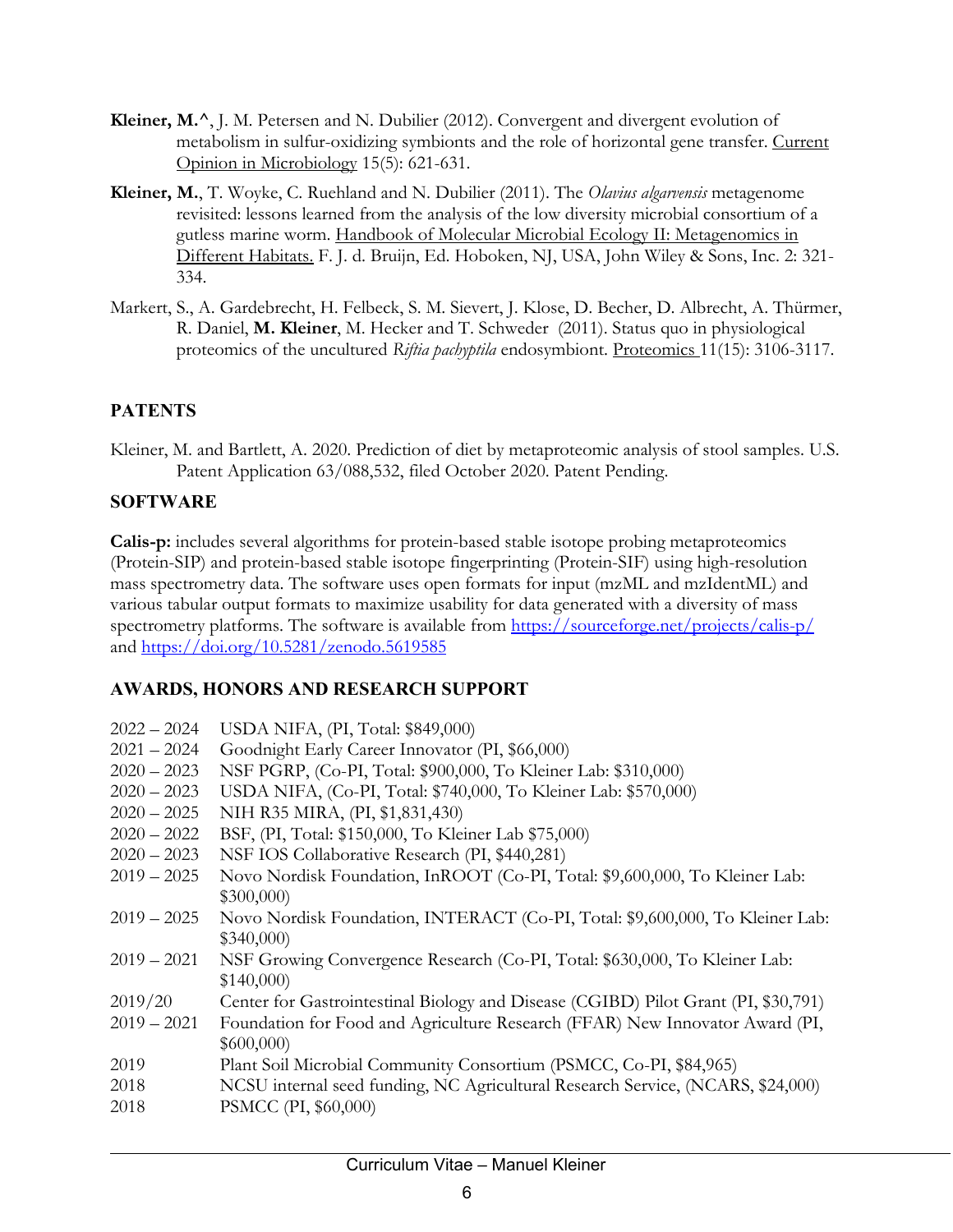| 2015          | Banting Postdoctoral Fellowship Award, NSERC (\$140,000; considered the most<br>prestigious postdoctoral fellowship in Canada)                                            |
|---------------|---------------------------------------------------------------------------------------------------------------------------------------------------------------------------|
| 2014          | Eyes High Postdoctoral Fellowship Award, University of Calgary (\$100,000)                                                                                                |
| 2014          | Friedrich Hirzebruch PhD thesis award of the German National Academic                                                                                                     |
|               |                                                                                                                                                                           |
|               | Foundation for outstanding work in the fields of Mathematics, Natural Sciences and<br>Engineering (5000 Euro)                                                             |
| 2013          | Finalist for the Society in Science Branco Weiss Fellowship                                                                                                               |
| 2012          | Sequencing grant from the Community Sequencing Program of the US Department                                                                                               |
|               | of Energy Joint Genome Institute for the sequencing of 20 bacterial genomes and<br>metagenomes (PI): "Understanding novel pathways for energy and carbon use in bacterial |
|               | symbionts of gutless marine worms."                                                                                                                                       |
| 2011          | MarMic (International Max Planck Research School for Marine Microbiology)                                                                                                 |
|               | teaching excellence award (best tutorial)                                                                                                                                 |
| $2009 - 2012$ | PhD scholarship award from the German National Academic Foundation                                                                                                        |
|               | (Studienstiftung des deutschen Volkes) for academically gifted students                                                                                                   |
| 2009          | Poster Award at the Gordon Research Conference for Applied and Environmental                                                                                              |
|               | Microbiology                                                                                                                                                              |
| 2008/09       | Hölderlin-scholarship from the German National Academic Foundation for a<br>postgraduate research year in the USA                                                         |
| 2007          | Travel scholarship from the German National Academic Foundation for a research                                                                                            |
|               | internship in the Laboratory of Gregory Velicer, Indiana University                                                                                                       |
| 2005          | Travel grant of the International Society for the Study of the Origin of Life (ISSOL)                                                                                     |
|               | to attend its conference in Bejing                                                                                                                                        |
| $2005 - 2012$ | Scholarship from e-fellows.net supplying fast internet access for academically gifted                                                                                     |
|               | students                                                                                                                                                                  |
| $2001 - 2008$ | Graduate scholarship award from the German National Academic Foundation<br>(Studienstiftung des deutschen Volkes) for academically gifted students                        |

### **SERVICE - DISCIPLINE**

4/2015 - **Associate Editor**, Frontiers in Microbiology: Microbial Physiology and Metabolism 10/2020 - **Senior Editor**, ISME Communications, Advanced Approaches in Microbial Ecology

**Manuscript Reviewer**: BMC Microbiome, Bioinformatics, Molecular Systems Biology, mBio, mSystems, Environmental Microbiology, Gut Microbes, Marine Ecology, Microbiomes, Nature Communications, Pedosphere, Proteomes, Trends in Microbiology, PLoS Genetics, Science, ISME J, Genome Biology, Biological Reviews, PeerJ, Computational Structural Biotechnology Journal, and Symbiosis.

**Grant Reviewer:** Czech Science Foundation (GACR), National Science Foundation (NSF), German Research Foundation (DFG), National Institutes of Health (NIH), Swiss National Science Foundation (SNSF), and Austrian Science Fund (FWF).

I am currently a member of 15 **PhD Thesis Committees** at NC State University, the University of North Carolina at Greensboro, the University of Calgary, Duke University, and the Max Planck Institute in Bremen.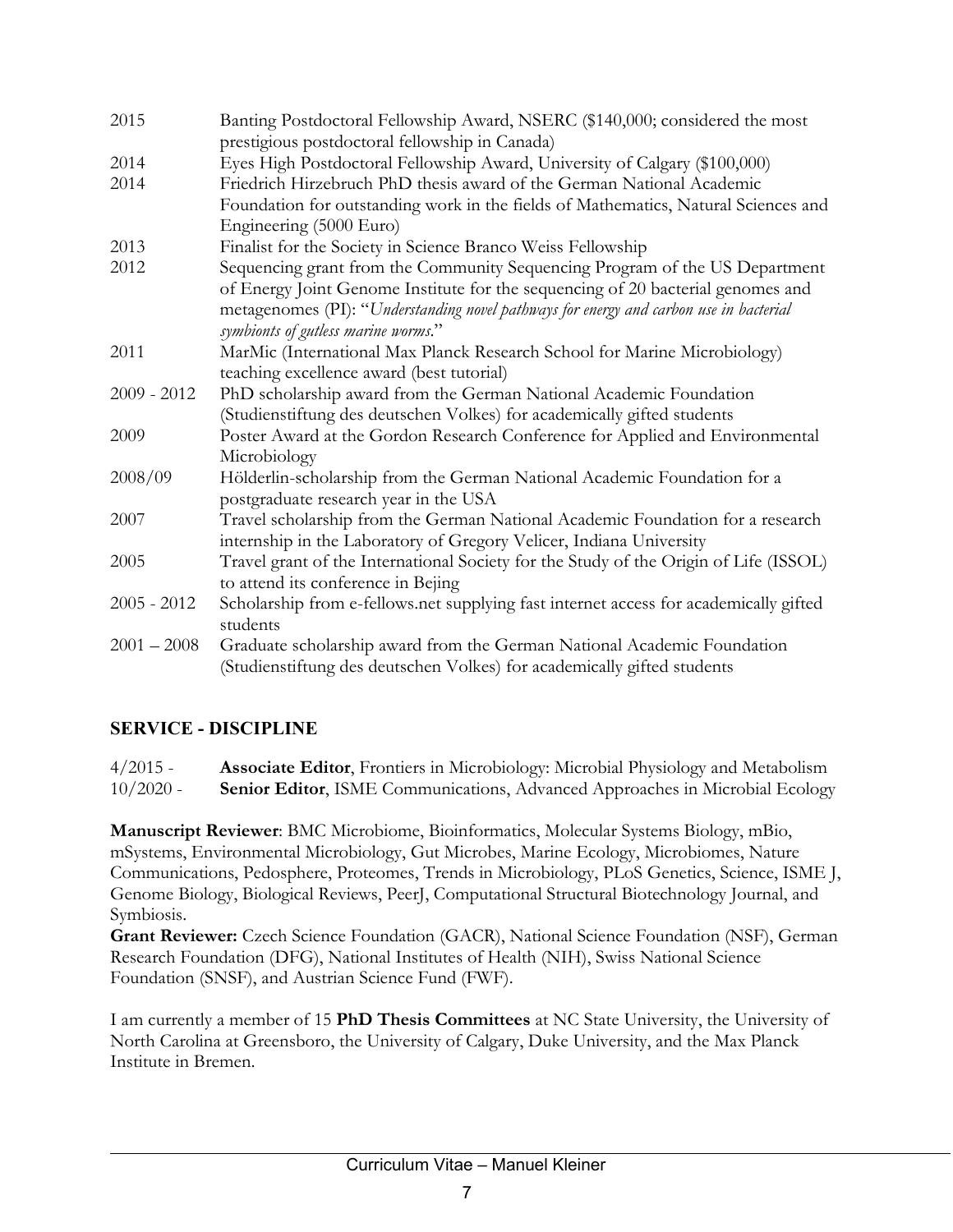## **CONFERENCES AND INVITED TALKS**

| Nov 2021 | Invited Virtual Talk, Nature Conference on Reshaping the Microbiome Through<br>Nutrition |
|----------|------------------------------------------------------------------------------------------|
| Jun 2021 | Invited Virtual Talk, Collaborative Crop Resilience Program                              |
| Jun 2021 | Invited Virtual Talk, American Society for Microbiology Conference                       |
| Jun 2021 | Invited Virtual Talk, International Symbiosis Seminar Series                             |
| Apr 2020 | Invited Virtual Talk, University of Ottawa, Canada                                       |
| Dec 2019 | Invited Talk, Plants for Human Health Institute, Kannapolis, NC                          |
| Nov 2019 | Invited Talk, Food Systems, Nutrition and the Microbiome Symposium, Duke, NC             |
| Nov 2019 | Invited Talk, METRIC Symposium, NCSU                                                     |
| Nov 2019 | Invited Talk, Thermal Biology Institute, Montana State University                        |
| Jun 2019 | Invited Talk, Gordon Research Conference Animal-Microbe Symbioses, Mt. Snow,             |
|          | VT. "Assessing metabolism and interspecies interactions in microbial symbioses via       |
|          | metaproteomics."                                                                         |
| Apr 2019 | Invited Talk, UNC Greensboro, NC                                                         |
| Mar 2019 | Invited Talk, AgBiome, Durham, NC                                                        |
| Feb 2019 | Invited Talk, 3rd Microbiome AgBioTech Summit, Durham, NC                                |
| Dec 2018 | Invited Talk, International Metaproteomics Symposium, Leipzig, Germany                   |
| Nov 2018 | Invited Talk, UT Knoxville Microbiology Seminar                                          |
| Oct 2018 | Invited Talk, Triangle Microbial Interactions Meeting, Cary, NC                          |
| Aug 2018 | Invited Talk, BASF, Durham, NC                                                           |
| May 2018 | Invited Talk, Center for Integrated Fungal Research, NC State                            |
| May 2018 | Talk on Viral Metagenomics, Microbiome Monthly Meetup, NC State                          |
| Apr 2018 | Invited talk, Novozymes, Durham, NC                                                      |
| Apr 2018 | Invited talk, Microbiome Seminar Series, UNC Chapel Hill, NC                             |
| Mar 2018 | Talk, DOE JGI Genomics of Energy and Environment Meeting, San Francisco                  |
| Feb 2018 | Invited talk, Ag Biotech Summit, NC Biotechnology Center, Chapel Hill, NC                |
| Dec 2017 | Invited talk, Dangl Lab, UNC Chapel Hill, NC                                             |
| Dec 2017 | Invited talk, Computational Biology Seminar Series, Veterinary Medicine, NC State        |
| Oct 2017 | Invited talk, Biology Seminar Series, Georgia Institute of Technology                    |
| Oct 2017 | Invited talk, Marine Sciences Seminar Series, UNC Chapel Hill, NC                        |
| Sep 2017 | Invited talk, Biochemistry Seminar Series, NC State University                           |
| Sep 2017 | Invited talk, Dept. of Symbiosis, Max Planck Institute for Marine Microbiology           |
| 2017     | Invited talk, ASM Microbe conference, New Orleans. "Assessing the metabolism,            |
|          | physiology and interspecies interactions in microbial symbioses via metaproteomics."     |
| 2016     | Talk, International Society for Microbial Ecology (ISME) conference, Montreal,           |
|          | Canada. "Assessing species biomass contributions in microbial communities via            |
|          | metaproteomics."                                                                         |
| 2016     | Attendee, DOE Joint Genome Institute User Meeting, Walnut Creek, CA                      |
| May 2015 | Invited talk, Seminar Series, Bermuda Institute of Ocean Sciences, Bermuda               |
| 2015     | Poster, DOE Joint Genome Institute User Meeting, Walnut Creek, CA                        |
| 2014     | Poster, DOE Joint Genome Institute User Meeting, Walnut Creek, CA                        |
| Feb 2014 | Invited talk, Biology Seminar Series, Baylor University, TX                              |
| 2013     | Talk, American Society for Microbiology (ASM) General Meeting in Denver,                 |
|          | Colorado. "Novel metabolic pathway for the massive assimilation of host waste            |
|          | products into carbon storage by the chemolithoautotrophic symbiont of a gutless          |
|          | marine worm."                                                                            |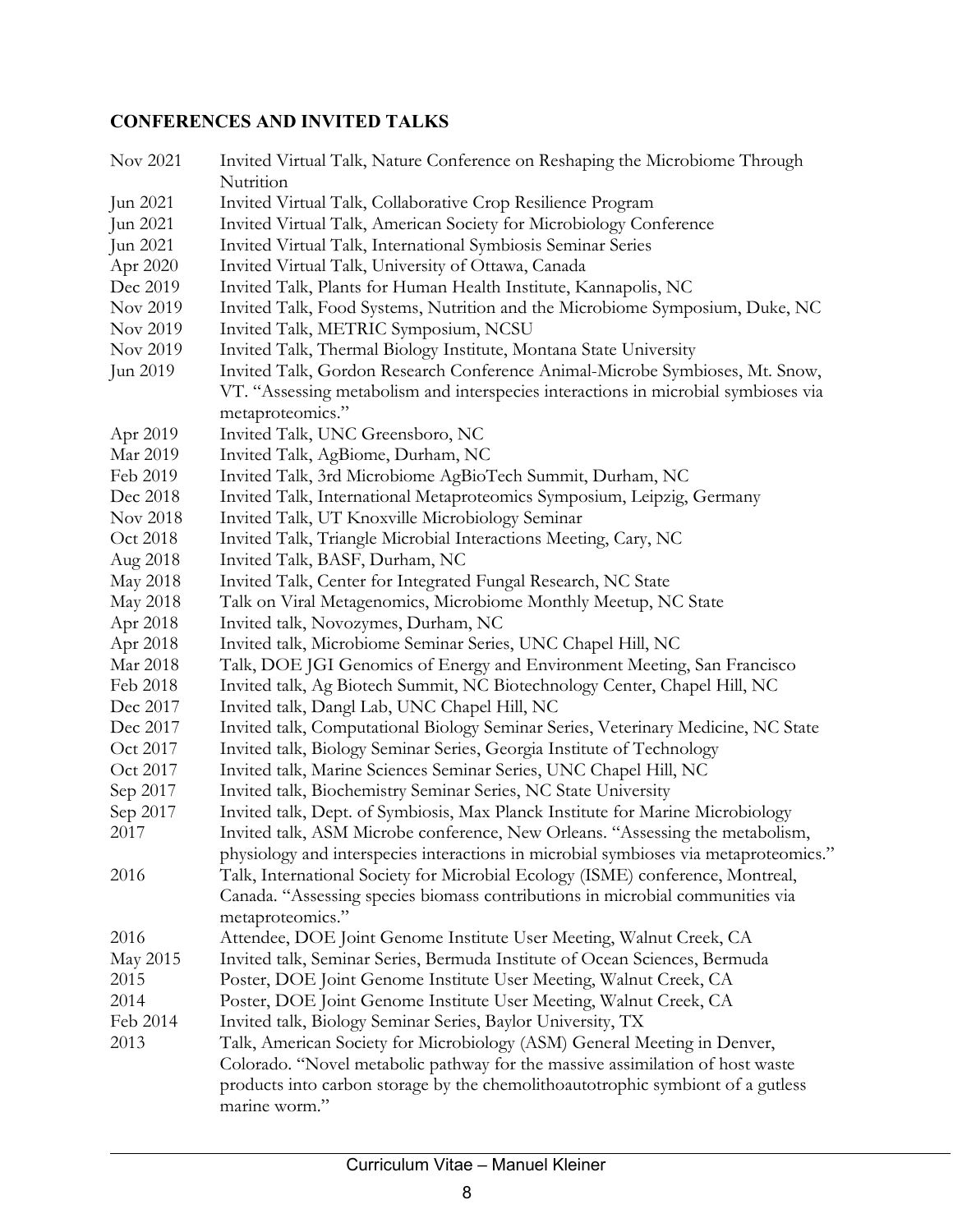| 2012 | Poster, Gordon Research Seminar and Conference on the Molecular Basis of             |
|------|--------------------------------------------------------------------------------------|
|      | Microbial One-Carbon Metabolism at the Bates College, ME, USA. "Proposal of a        |
|      | pyrophosphate-dependent, more energy efficient version of the Calvin cycle."         |
| 2012 | Poster, EU-US Environmental Biotechnology Workshop on Microbial Community            |
|      | Dynamics: Cooperation and Competition in St. Louis, MO, USA.                         |
| 2011 | Invited talk, MIMAS (Microbial interactions in marine systems) Symposium in          |
|      | Greifswald, Germany. "Metaproteomics of a gutless marine worm and its symbiotic      |
|      | microbial community: Discovery of novel pathways for carbon and energy use."         |
| 2011 | Attendee, NanoSIMS user meeting, Warnemünde, Germany                                 |
| 2010 | Talk and poster, Symbiotic interactions meeting in Würzburg, Germany                 |
| 2010 | Talk, International Society for Microbial Ecology conference in Seattle, Washington, |
|      | USA. "A symbiosis fueled by carbon monoxide: novel insights in the microbial         |
|      | community of a gutless marine worm."                                                 |
| 2009 | Poster, Gordon Research Conference on Applied & Environmental Microbiology at        |
|      | the Mount Holyoke College, USA. "Metaproteomics of a gutless marine worm and its     |
|      | symbiotic microbial community."                                                      |
| 2009 | Talk, International Symbiosis Society Congress in Madison, Wisconsin, USA.           |
|      | "Metaproteomics of a gutless marine worm and its symbiotic microbial community:      |
|      | Novel insights into host and symbiont metabolism and interactions."                  |

### **RESEARCH EXPERIENCE AND TRAINING**

| Fall 2018        | ALLI - Agricultural Leadership Learning Institute, (8 sessions), NCSU                                                                                                                          |
|------------------|------------------------------------------------------------------------------------------------------------------------------------------------------------------------------------------------|
| Feb 2015         | One day communication skills workshop, Mitacs Inc., University of Calgary                                                                                                                      |
| Jan 2014         | Two day science communication workshop, Klaus Tschira Foundation, Heidelberg                                                                                                                   |
| Sep 2013         | Microbial Genomics & Metagenomics workshop (one week), DOE Joint Genome<br>Institute, Walnut Creek, California                                                                                 |
| <b>July 2013</b> | Three day course on the R software environment for statistical computing and<br>graphics                                                                                                       |
| Sep 2011         | Two day grant application training workshop, Max Planck Institute                                                                                                                              |
| Mar 2011         | Two day scientific writing course, Max Planck Institute                                                                                                                                        |
| Feb 2011         | Two day course on leadership skills for scientists, Max Planck Institute                                                                                                                       |
| Dec 2010         | Two weeks of training to become a NanoSIMS operator, Max Planck Institute                                                                                                                      |
| Nov 2010         | RAST workshop at the Argonne National Laboratory. 'Genome annotation,<br>comparison and metabolic modeling'                                                                                    |
| May 2010         | Biosand workshop 2010 at the Hydra Institute for Marine Sciences, Elba, Italy                                                                                                                  |
| 2008/09          | Postgraduate research year, Indiana University and Oak Ridge National Laboratory:<br>Additional training in Proteomics and Mass spectrometry.                                                  |
| 2007             | Three months research internship in the group of Gregory Velicer, Indiana                                                                                                                      |
|                  | University. 'Developing a mutant screen for Myxococcus xanthus showing special<br>fruiting body development'.                                                                                  |
| 2006/07          | Three month research internship in the bioinformatics group at the Max Planck<br>Institute for Marine Microbiology. Developing software for combined analyses of<br>proteome and genome data'. |
| 2006             | Two month research internship in the group of Michael Thomm at the University of                                                                                                               |
|                  | Regensburg. 'Heterologous expression of archaeal proteins in Escherichia coli'.                                                                                                                |
| 2006             | Five week research internship at the Institute for Marine Biotechnology in<br>Greifswald. 'Proteomics of the Riftia pachyptila symbionts'.                                                     |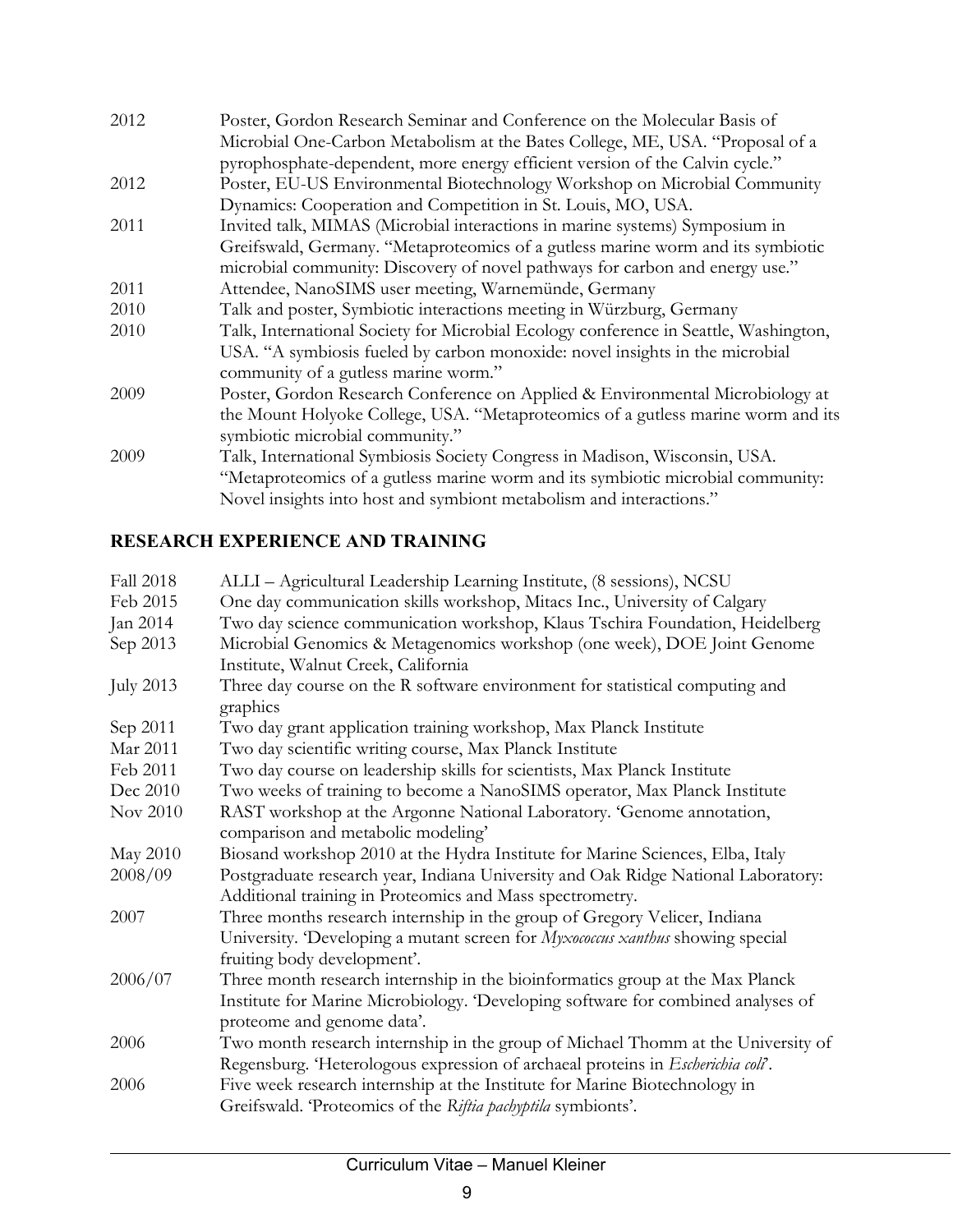### **TEACHING EXPERIENCE**

| <b>Fall 2021</b> | Taught three credit course on "Microbial Symbiosis & Microbiomes" (MB479/579),<br>NC State University |
|------------------|-------------------------------------------------------------------------------------------------------|
| Fall 2020        | Taught three credit course on "Microbial Symbiosis & Microbiomes"                                     |
|                  | (BSC495/MB590), NC State University                                                                   |
| Fall 2020        | Taught guest lecture in Symbiosis Seminar Course, Gettysburg College                                  |
| Fall 2020        | Taught guest lecture in Microbial Community Engineering (CHE 596-037), NC State<br>University         |
| Fall 2019        | Taught three credit course on "Microbial Symbiosis & Microbiomes"                                     |
|                  | (BSC495/MB590), NC State University                                                                   |
| Spring 2019      | Taught guest lecture in Aquatic Microbiology (MEA 493/593), NC State University                       |
| <b>Fall 2018</b> | Taught three credit course on "Microbial Symbiosis & Microbiomes"                                     |
|                  | (BSC495/MB590), NC State University                                                                   |
| Spring 2018      | Taught guest lectures in Aquatic Microbiology (MEA 493) and Meet Your Microbes                        |
|                  | (LSC 170), NC State University                                                                        |
| Fall 2016        | Taught workshop on Negotiation Skills in Geoscience Graduate Skills course (GLGY                      |
|                  | 699.56), University of Calgary                                                                        |
| Fall 2016        | Taught lectures on the origins of life in a course for geologists on the "Evolution of                |
|                  | Earth through Life and Time" (GLGY 493), University of Calgary                                        |
| Spring 2016      | Taught lectures on the origins of life in a course for geologists on the "Evolution of                |
|                  | Earth through Life and Time" (GLGY 493), University of Calgary                                        |
| Fall 2015        | Taught part of Microbial Physiology course (CMMB 443), University of Calgary                          |
| 2014             | Teaching faculty at the SYMBIOMICS field workshop on Elba, Italy. Mix of lectures,                    |
|                  | seminars and laboratories for a group of 20 international MSc and PhD students (two<br>weeks).        |
| 2012             | Teaching faculty at the SYMBIOMICS field workshop on Elba, Italy (two weeks).                         |
| 2011             | Instructor for tutorials accompanying lectures on metagenomics (Group of 20 MSc)                      |
|                  | students)                                                                                             |
| 2011             | Design of and sole instructor for a two day workshop on 'Genome annotation,                           |
|                  | comparison and metabolic modeling using RAST, the SEED and Model-SEED' for a                          |
|                  | group of 15 graduate students and postdocs. The workshop consisted of lectures,                       |
|                  | demonstrations and hands on exercises. I received teaching evaluations above faculty                  |
|                  | average.                                                                                              |
| 2011             | Instructor for tutorials accompanying lectures on symbiosis for 20 MSc students. I                    |
|                  | received the MarMic teaching excellence award for the best tutorial.                                  |

## **INDIVIDUAL GUIDANCE AND MENTORSHIP**

| Current<br>$2021$ – pres.<br>$2020 - \text{pres.}$ | Research Scholar (Jacob Parnell), Kleiner Lab, NCSU<br>Senior Research Scientist & Laboratory Manager (Simina Vintila), Kleiner Lab, NCSU |
|----------------------------------------------------|-------------------------------------------------------------------------------------------------------------------------------------------|
| $2021 - \text{pres.}$                              | Postdoc (Lisa David), Kleiner Lab, NCSU                                                                                                   |
| $2020 - \text{pres.}$                              | Postdoc (J. Alfredo Blakeley-Ruiz), Kleiner Lab, NCSU                                                                                     |
| $2021 - \text{pres.}$                              | PhD student (Olivia Mathieson), Kleiner Lab, NCSU                                                                                         |
| $2021$ – pres.                                     | PhD student (Jessie Maier), Kleiner Lab, NCSU                                                                                             |
| $2020 - \text{pres.}$                              | PhD student (Anna Garrell), Kleiner Lab, NCSU                                                                                             |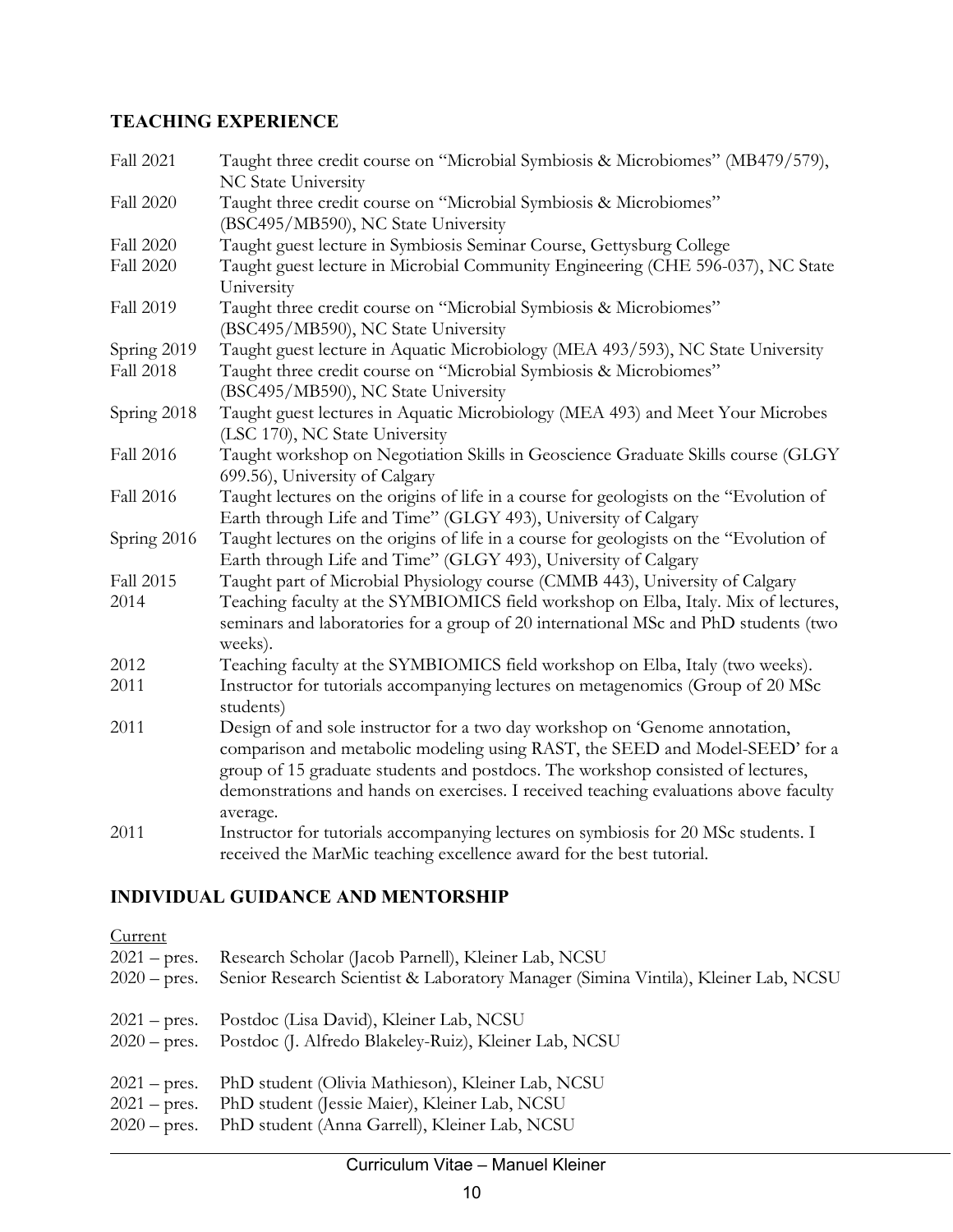| $2020 - \text{pres.}$<br>$2020 - \text{pres.}$                                                                                           | PhD student (Marlene Jensen), Kleiner Lab, NCSU<br>PhD student (Clara Tang), Kleiner Lab, NCSU                                                                                                                                                                                                                                                                                                                                                                                                                                                                              |
|------------------------------------------------------------------------------------------------------------------------------------------|-----------------------------------------------------------------------------------------------------------------------------------------------------------------------------------------------------------------------------------------------------------------------------------------------------------------------------------------------------------------------------------------------------------------------------------------------------------------------------------------------------------------------------------------------------------------------------|
| $2022 - \text{pres.}$<br>$2022$ – pres.<br>$2021$ – pres.<br>$2021$ – pres.<br>$2021$ – pres.<br>$2021$ – pres.<br>$2020 - \text{pres.}$ | Undergraduate research student (Mary May), Kleiner Lab, NCSU<br>Undergraduate research student (Adisynne Henley), Kleiner Lab, NCSU<br>Undergraduate research student (Maggie Cook), Kleiner Lab, NCSU<br>Undergraduate research student (Alissa Meyerhoffer), Kleiner Lab, NCSU<br>Undergraduate research student (Andrea Ward), Kleiner Lab, NCSU<br>Undergraduate research student (Nicole Rideout), Kleiner Lab, NCSU<br>Undergraduate research student (Abigail Korenek), Kleiner Lab, NCSU                                                                            |
| <u>Past</u><br>$2020 - 2021$<br>$2019 - 2021$<br>$2018 - 2021$                                                                           | Postdoc (Nicole Parsley), Kleiner Lab, NCSU<br>Postdoc (Gitanjali Nanda Kafle), Kleiner Lab, NCSU<br>Postdoc (Fernanda Salvato), Kleiner Lab, NCSU                                                                                                                                                                                                                                                                                                                                                                                                                          |
| $2018 - 2021$<br>$2020 - 2021$<br>$2018 - 2020$<br>$2018 - 2020$<br>$2018 - 2019$<br>2011 - 2016<br>2010/11                              | MS student (Angie Mordant), Kleiner Lab, NCSU (MS received 2021)<br>Research Assistant (Alexandria Bartlett), Kleiner Lab, NCSU<br>MS student (Alexandria Bartlett), Kleiner Lab, NCSU (MS received 2020)<br>MS student (Natalia Marino), Kleiner Lab, NCSU<br>PhD student (Nick Taylor), Kleiner Lab, NCSU<br>PhD student (Juliane Wippler), Department of Symbiosis, Max Planck Institute for<br>Marine Microbiology (PhD received in 2016)<br>MSc student (Juliane Wippler), Symbiosis Group, Max Planck Institute for Marine<br>Microbiology                            |
| $2020 - 2021$<br>$2017 - 2021$<br>2020<br>$2019 - 2020$<br>$2019 - 2020$<br>2019<br>$2018 - 2019$                                        | Undergraduate research student (Ty Grewell), Kleiner Lab, NCSU<br>Undergraduate research student (Jessie Maier), Kleiner Lab, NCSU<br>Undergraduate research student (Rowan Roskam), Kleiner Lab, NCSU<br>Undergraduate research student (Tanner Russ), Kleiner Lab, NCSU<br>Undergraduate research student (Sophia Miller), Kleiner Lab, NCSU<br>Undergraduate research student (Mariska Thayagan), Kleiner Lab, NCSU<br>Undergraduate research student (Rebekah Lim), Kleiner Lab, NCSU<br>2018 - 2019 Undergraduate research student (Amani Albrecht), Kleiner Lab, NCSU |
| 2021                                                                                                                                     | Six months, visiting PhD student (Grace D'Angelo) from the Max Planck Institute<br>for Marine Microbiology, Kleiner Lab, NCSU                                                                                                                                                                                                                                                                                                                                                                                                                                               |
| 2021                                                                                                                                     | Three months, visiting MS student (Amit Barkai) from the Israel Limonological and<br>Oceanographic Research Institute, Kleiner Lab, NCSU                                                                                                                                                                                                                                                                                                                                                                                                                                    |
| 2021                                                                                                                                     | Four months, visiting PhD student (Marie Aggerbeck) from Aarhus University,<br>Kleiner Lab, NCSU                                                                                                                                                                                                                                                                                                                                                                                                                                                                            |
| 2019                                                                                                                                     | Summer NSF-REU undergraduate researcher (Jameson Ehret), Kleiner Lab, NCSU<br>Feb - Jul 2019 Visiting Student from the Hochschule Bremen, Germany (Marlene Jensen), Kleiner                                                                                                                                                                                                                                                                                                                                                                                                 |
| 2017                                                                                                                                     | Lab, NCSU. Official member of Bachelor Thesis Committee.<br>Six months, visiting PhD student (Tjorven Hinzke), Energy Bioengineering Group,                                                                                                                                                                                                                                                                                                                                                                                                                                 |
| 2016/17                                                                                                                                  | University of Calgary<br>Project student (Erin Thorson), Energy Bioengineering Group, University of Calgary                                                                                                                                                                                                                                                                                                                                                                                                                                                                 |
|                                                                                                                                          |                                                                                                                                                                                                                                                                                                                                                                                                                                                                                                                                                                             |